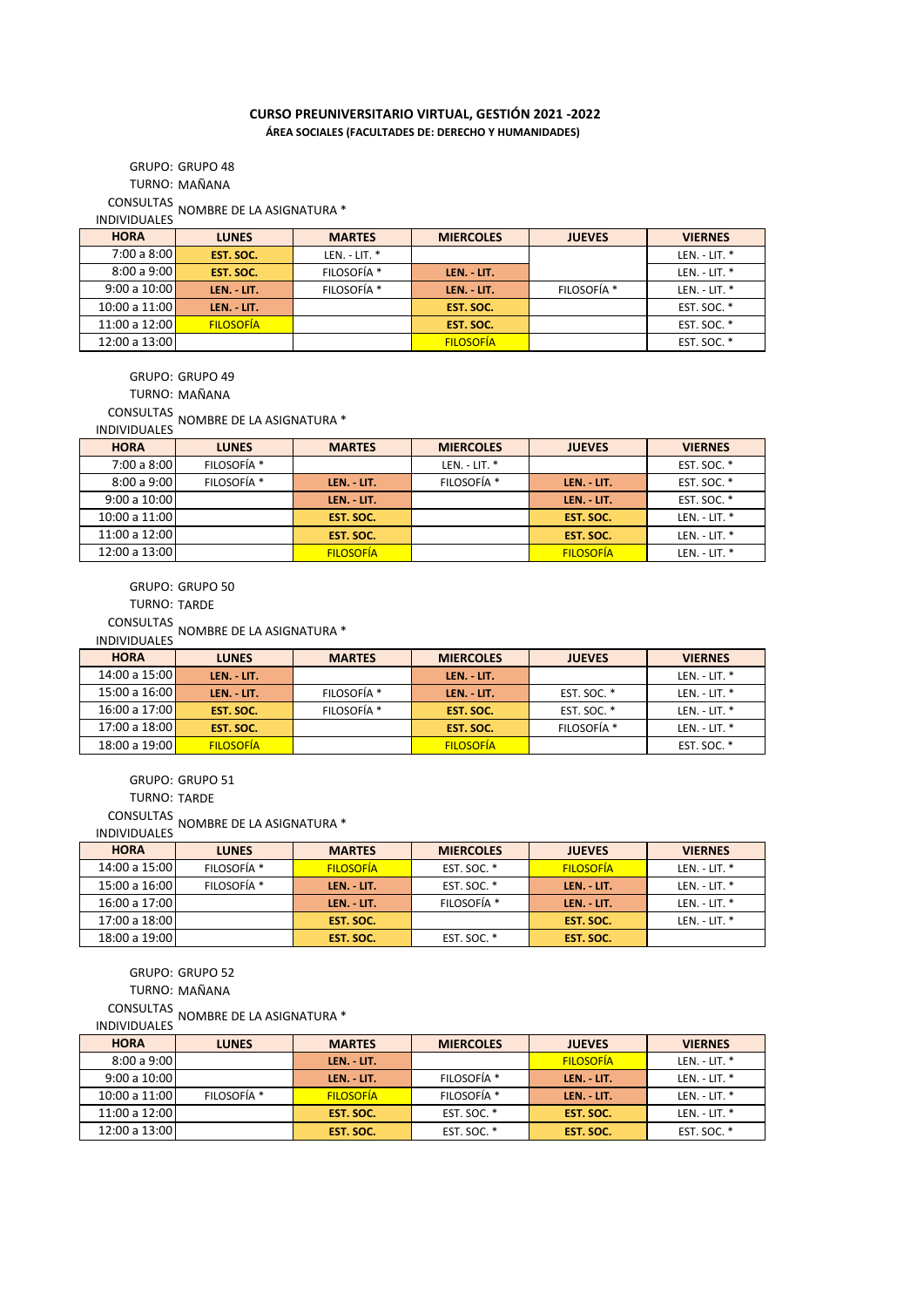## TURNO: MAÑANA GRUPO: GRUPO 53

CONSULTAS

INDIVIDUALES NOMBRE DE LA ASIGNATURA \*

| <b>HORA</b>     | <b>LUNES</b>     | <b>MARTES</b> | <b>MIERCOLES</b> | <b>JUEVES</b>          | <b>VIERNES</b>  |
|-----------------|------------------|---------------|------------------|------------------------|-----------------|
| 7:00 a 8:00     | LEN. - LIT.      |               | EST. SOC.        | EST. SOC. *            | EST. SOC. *     |
| 8:00a9:00       | LEN. - LIT.      |               | EST. SOC.        | EST. SOC. *            | LEN. - LIT. $*$ |
| 9:00 a $10:00$  | <b>FILOSOFÍA</b> |               | LEN. - LIT.      |                        | LEN. - LIT. $*$ |
| 10:00 a $11:00$ | EST. SOC.        |               | LEN. - LIT.      | FILOSOFÍA *            | LEN. - LIT. $*$ |
| 11:00 a 12:00   | EST. SOC.        | FILOSOFÍA *   | <b>FILOSOFÍA</b> | FILOSOFÍA <sup>*</sup> | LEN. - LIT. $*$ |
| 12:00 a 13:00   |                  |               |                  |                        |                 |

GRUPO: GRUPO 54

TURNO: TARDE

CONSULTAS INDIVIDUALES NOMBRE DE LA ASIGNATURA \*

| <b>INDIVIDUALES</b> | . |
|---------------------|---|
|                     |   |

| <b>HORA</b>     | <b>LUNES</b>     | <b>MARTES</b>          | <b>MIERCOLES</b> | <b>JUEVES</b> | <b>VIERNES</b>  |
|-----------------|------------------|------------------------|------------------|---------------|-----------------|
| 14:00 a 15:00   | LEN. - LIT.      |                        | <b>FILOSOFÍA</b> |               | LEN. - LIT. *   |
| 15:00a16:00     | LEN. - LIT.      | FILOSOFÍA *            | LEN. - LIT.      | FILOSOFÍA *   | LEN. - LIT. $*$ |
| 16:00 a 17:00   | EST. SOC.        | FILOSOFÍA <sup>*</sup> | LEN. LIT.        | EST. SOC. *   | EST. SOC. *     |
| 17:00 a $18:00$ | EST. SOC.        |                        | EST. SOC.        | EST. SOC. *   | LEN. - LIT. $*$ |
| 18:00 a 19:00   | <b>FILOSOFÍA</b> |                        | EST. SOC.        |               | LEN. - LIT. *   |

GRUPO: GRUPO 55

TURNO: TARDE

CONSULTAS INDIVIDUALES NOMBRE DE LA ASIGNATURA \*

| <b>HORA</b>   | <b>LUNES</b> | <b>MARTES</b>    | <b>MIERCOLES</b> | <b>JUEVES</b>    | <b>VIERNES</b> |
|---------------|--------------|------------------|------------------|------------------|----------------|
| 14:00 a 15:00 |              | EST. SOC.        | EST. SOC. *      | EST. SOC.        | $LEN. - LIT.$  |
| 15:00 a 16:00 | EST. SOC. *  | EST. SOC.        |                  | EST. SOC.        | $LEN. - LIT.$  |
| 16:00 a 17:00 |              | LEN. LIT.        |                  | <b>FILOSOFIA</b> | $LEN. - LIT.$  |
| 17:00 a 18:00 | FILOSOFÍA *  | LEN. LIT.        | FILOSOFÍA *      | LEN. - LIT.      | $LEN. - LIT.$  |
| 18:00 a 19:00 |              | <b>FILOSOFIA</b> | FILOSOFÍA *      | LEN. - LIT.      | EST. SOC. *    |

GRUPO: GRUPO 56

TURNO: MAÑANA

CONSULTAS INDIVIDUALES NOMBRE DE LA ASIGNATURA \*

| <b>HORA</b>     | <b>LUNES</b>     | <b>MARTES</b>          | <b>MIERCOLES</b> | <b>JUEVES</b> | <b>VIERNES</b>  |
|-----------------|------------------|------------------------|------------------|---------------|-----------------|
| 8:00a9:00       | LEN. - LIT.      | EST. SOC. *            | LEN. - LIT.      |               | LEN. - LIT. $*$ |
| 9:00a10:00      | LEN. - LIT.      | EST. SOC. *            | LEN. - LIT.      |               | LEN. - LIT. *   |
| 10:00 a $11:00$ | EST. SOC.        | FILOSOFÍA <sup>*</sup> | EST. SOC.        |               | LEN. - LIT. $*$ |
| 11:00 a 12:00   | EST. SOC.        | FILOSOFÍA <sup>*</sup> | EST. SOC.        | FILOSOFÍA *   | LEN. - LIT. $*$ |
| 12:00 a 13:00   | <b>FILOSOFÍA</b> |                        | <b>FILOSOFÍA</b> |               | EST. SOC. *     |

GRUPO: GRUPO 57

TURNO: MAÑANA

CONSULTAS<br>DIVIDUALES NOMBRE DE LA ASIGNATURA \*

**LUNES MARTES MIERCOLES JUEVES VIERNES** LEN. - LIT. \* **LEN. - LIT. LEN. - LIT.** EST. SOC. \* **LEN. - LIT. LEN. - LIT. LEN. - LIT.** EST. SOC. \*<br> **LEN. - LIT.** EST. SOC. \* **EST. SOC.** \* **EST. SOC.** \* LEN. - LIT. \* **EST. SOC.** FILOSOFÍA \* LEN. - LIT. \* **EST. SOC.** FILOSOFÍA \* **EST. SOC.** FILOSOFÍA \* FILOSOFÍA FILOSOFÍA LEN. - LIT. \* 9:00 a 10:00 10:00 a 11:00 11:00 a 12:00 12:00 a 13:00 INDIVIDUALES **HORA** 8:00 a 9:00 7:00 a 8:00